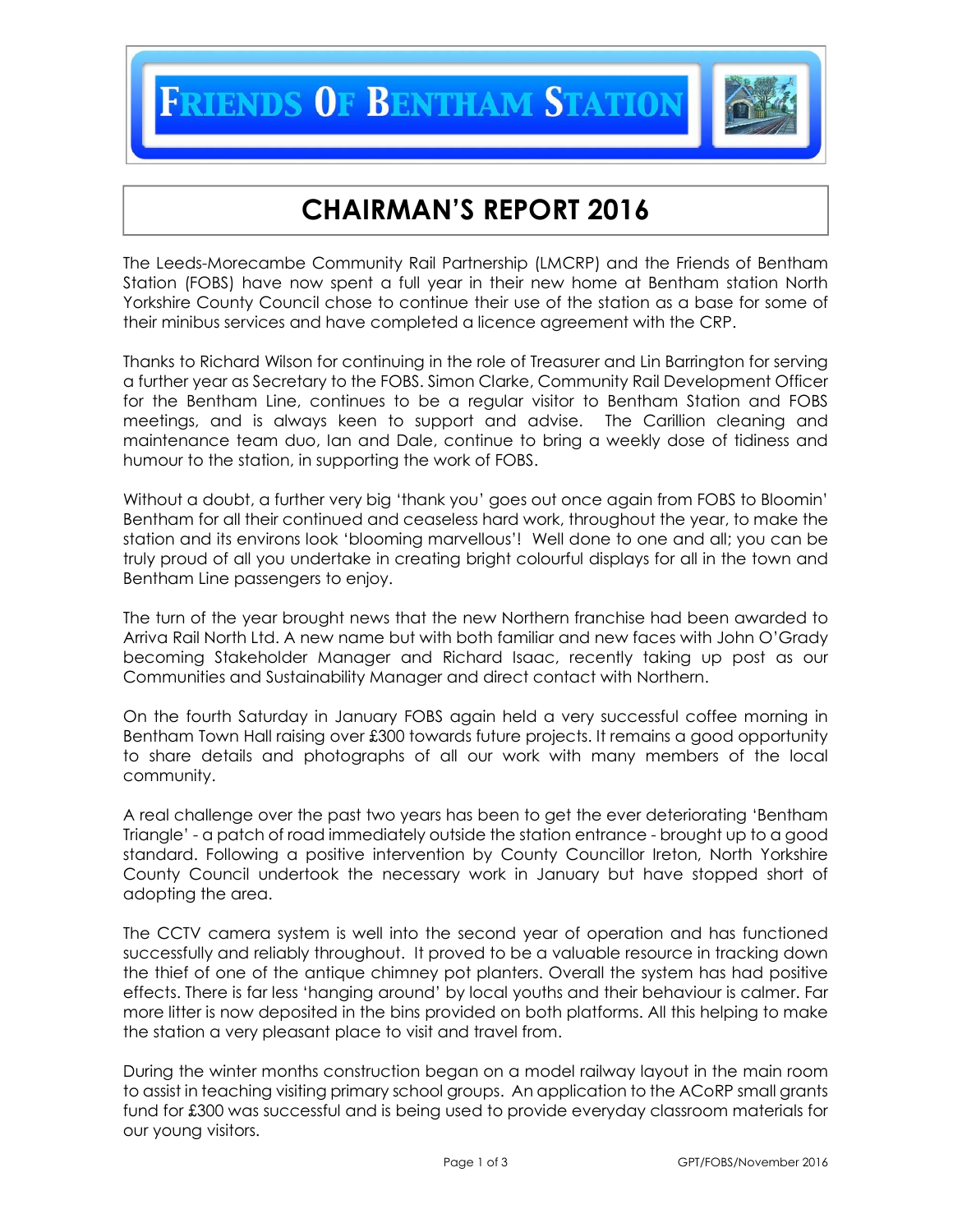Bentham station took a giant leap forward this year into the 21st century, technologically speaking, with the introduction of 'Kath and Kitty' to the platforms. The ladies are the latest innovations in customer information screens. Warmly welcomed by passengers, they provide 'real time' train running information, complemented by a Twitter feed, BBC News and Northern advertising. On the whole they have performed well over their first nine months of operation. The occasionally weak 3G signal has disrupted the service information at times.

Following on from FOBS' work with Champion Bowland in 2015, the LMCRP has been working throughout 2016 with the Forest of Bowland (AONB) to create rail gateways to the forest at Giggleswick, Clapham, Bentham and Wennington. The initial 'alight here for' were put up on the stations, including Bentham, in February and the much larger Bowland information panels and leaflet dispensers in May. The scheme was formally launched at Clapham station in late May with FOBS members in attendance. FOBS has continued its membership of the Friends of Bowland in 2016.

FOBS continues to play a very positive role in the Bentham Carnival each May/June. The station was again the launch venue for the day's activities, with the Carnival Queen, (a drag queen this year), arriving by rail on the 11.20 from Wennington, a specially commissioned Royal Train. It also provided an opportunity this year to play a part in the nationwide 'Station to Station' community rail celebration of The Queen's 90th birthday. The FOBS pop-up café appeared on platform 1 and naturally, the station was beautifully bedecked with flags and bunting for the special occasion. The café raised over £100 towards funds with much better support this year, thanks in part to the warmer and sunnier carnival day.

Surplus funds from the first three years of the planter sponsorship scheme, involving members of We Are Bentham, were used to plant the tubs throughout 2016. A new sponsorship year will start in January 2017, when further funding will be sought. FOBS continues to be a member of We Are Bentham, supporting their activities including the annual duck race and Christmas lights in the town.

After preliminary discussions in Mytholmroyd and Bentham it was agreed, over the summer, to develop a 'Station to Station Across Yorkshire' project based on the twinning of the two stations and their respective adoption groups. This came to fruition on September 2nd with a party from FOBS, along with the Mayor of Bentham heading over to Mytholmroyd. We were warmly welcomed by the enthusiastic volunteers of Mytholmroyd. Following supportive speeches, gifts to mark the special occasion were exchanged.

Many thanks to Bob Sloan of FOBS who carved two superb slate plaques for the stations and to Sue Mitchel of Mytholmroyd who created a beautiful statuette of 'Hannah of the Dales' which was presented to FOBS on an engraved oak plinth.

The FOBS fifth anniversary celebrations took place on the 9th September along with the second part of the twinning formalities. Guests from Mytholmroyd Station Partnership, Northern, the Association of Community Rail Partnerships and Arriva, along with local Mayors and councillors, joined FOBS and CRP members for the celebrations.

The opportunity was also taken at the celebrations to formally unveil the 'A Day in the Life of Bentham' art panel on the footbridge. New visitors to Bentham, Daisy and Emily, the newin-post education officers at Community Rail Lancashire were called upon to do the unveiling.